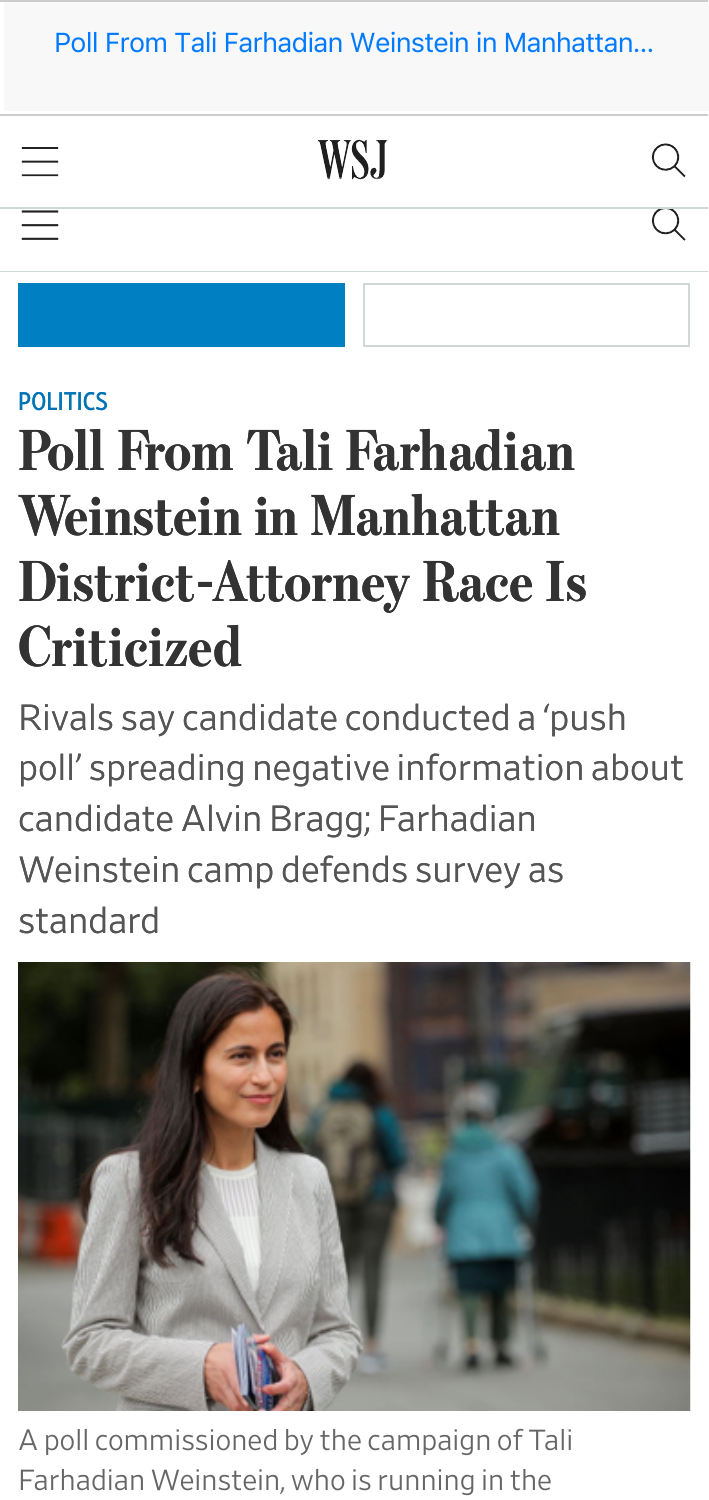Democratic primary for Manhattan district attorney, has raised concerns among rival candidates. PHOTO: BRENDAN MCDERMID/REUTERS

*By <u>Deanna Paul</u> and <u>Corinne Ramey</u>* Updated June 10, 2021 4:32 pm ET



 $\begin{bmatrix} 1 \\ 1 \end{bmatrix}$ 

Manhattan voters began getting phone calls and texts from a pollster in recent days about the Democratic primary for district attorney. The questions quickly turned into a series of [negative statements about one of the leading](https://www.wsj.com/articles/alvin-bragg-leans-on-harlem-roots-in-manhattan-district-attorney-race-11620576001?mod=article_inline) candidates in the race, Alvin Bragg.

Another district attorney candidate, Tali Farhadian Weinstein, commissioned the poll, which asked voters to react to various attack lines against Mr. Bragg.

Ms. Farhadian Weinstein's spokeswoman said it wasn't surprising to see campaigns looking for feedback from voters.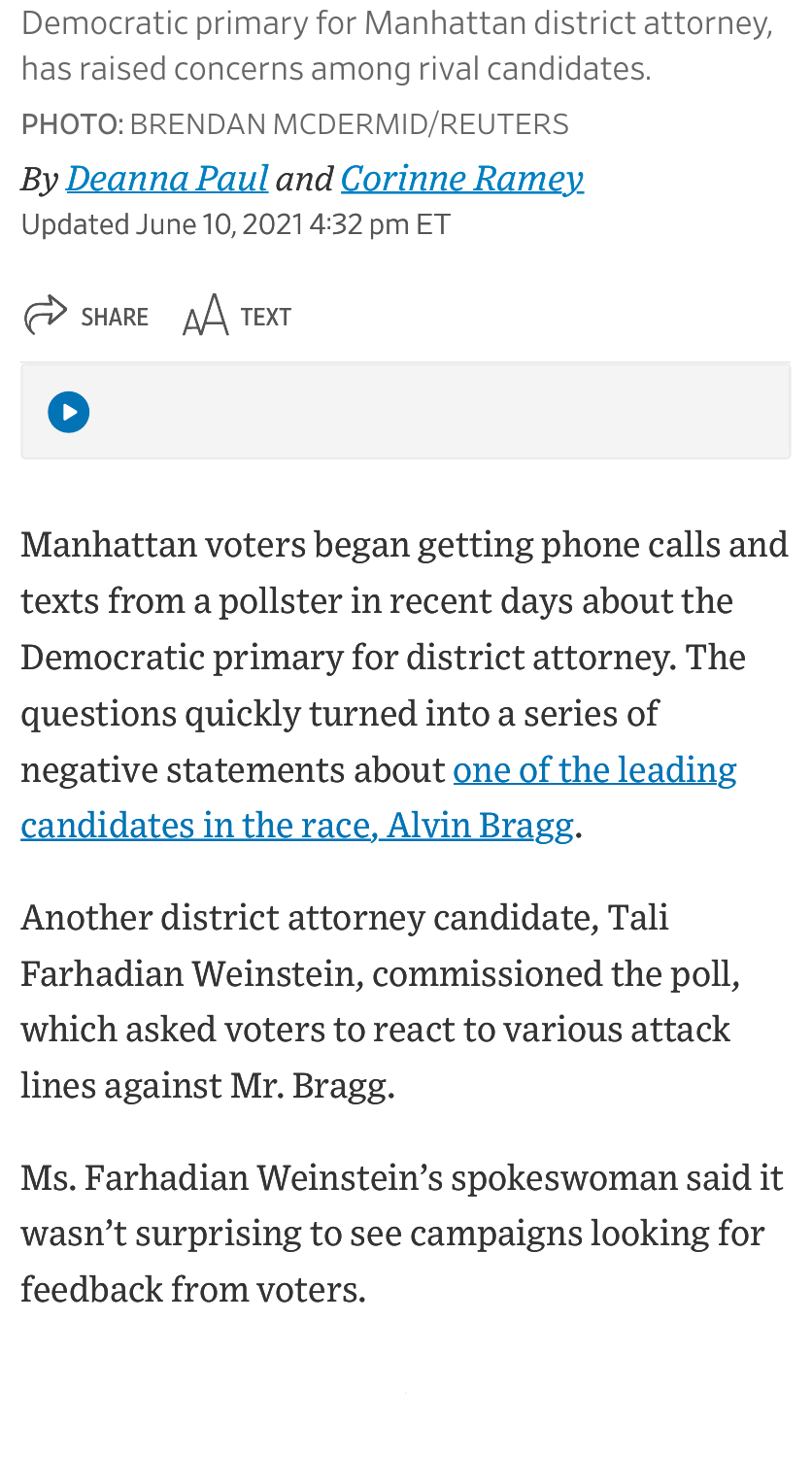But Mr. Bragg and other New York political figures say the survey appears to be a campaign tactic known as a "push poll," which disseminates misleading information about a candidate in the guise of a legitimate poll.

While it's common for candidates to spread negative information about opponents and to use polls to test out [messaging,](https://www.wsj.com/articles/manhattan-district-attorney-candidates-throw-out-traditional-playbook-11615813207?mod=series_nydarace&mod=article_inline) a push poll is widely viewed as an underhanded tactic because of its false pretense.



The campaign of Alvin Bragg, the other leading candidate in the Manhattan DA contest, was alerted by another campaign about the content of the poll. PHOTO: THALIA JUAREZ/THE WALL STREET JOURNAL

## Marc Landis, a New York State Democratic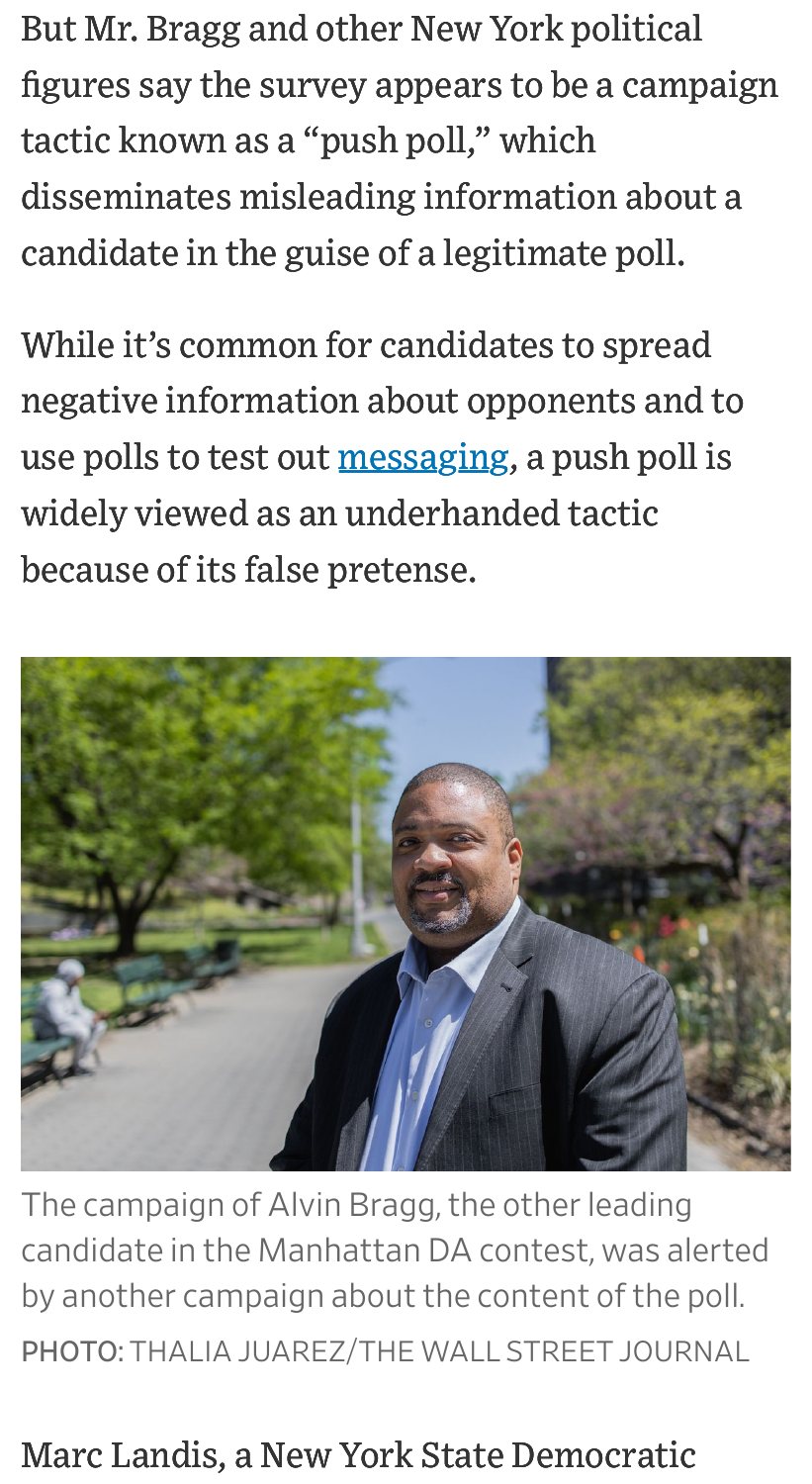Committeeman, said he was contacted by phone and text by the pollster last week and found it disturbing.

"It's not a true poll," Mr. Landis said. "I'm disappointed when that's a direction that people take."

People who told The Wall Street Journal they had been polled received it as early as June 1, after Mr. Bragg received the endorsement of the [New York Times,](https://www.wsj.com/market-data/quotes/NYT) giving his campaign a boost in the final stretch.

The survey included questions that seemed designed to portray Mr. Bragg unfavorably compared with Ms. Farhadian Weinstein, the only other candidate who is substantively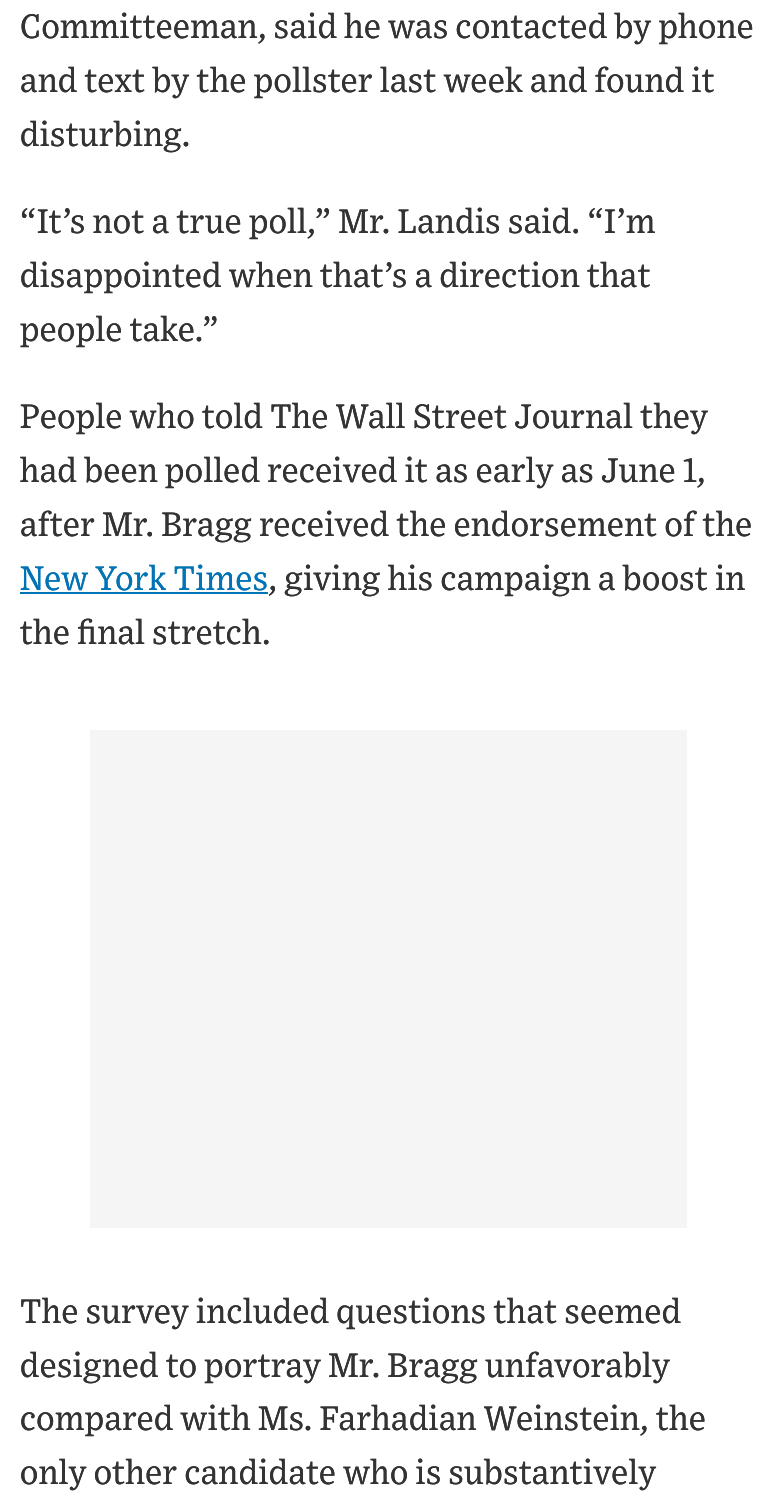[mentioned in the poll. The two have emerged as](https://www.wsj.com/articles/tali-farhadian-weinstein-alvin-bragg-lead-fundraising-in-manhattan-district-attorney-race-11621901113?mod=article_inline) top contenders in the race.

"It's sad and disturbing that a candidate, particularly one running for district attorney, would resort to deceptive, insidious push polling to smear their opponent in the campaign's final stages," said Richard Fife, spokesman for Mr. Bragg.

Jefrey Pollock, president of Global Strategy Group, said his firm had polled a small sample of people over a short time to test Ms. Farhadian Weinstein's communications strategy, as other campaigns have done. The campaign said the poll reached 600 people.

"To call this a push poll is ridiculous," Mr. Pollock said. "Testing various messaging, both positive and negative, to see what voters care about is standard."

The survey comes during a contentious period [in the election to replace incumbent Manhattan](https://www.wsj.com/articles/manhattan-district-attorney-candidates-walk-tightrope-on-trump-probe-11619704972?mod=article_inline) District Attorney Cyrus Vance Jr. , who isn't seeking a fourth term. The winner of the [primary will be the prohibitive favorite t](https://www.wsj.com/articles/manhattan-district-attorney-election-a-guide-to-the-eight-democratic-candidates-11621252802)o win the general election in a heavily Democratic borough.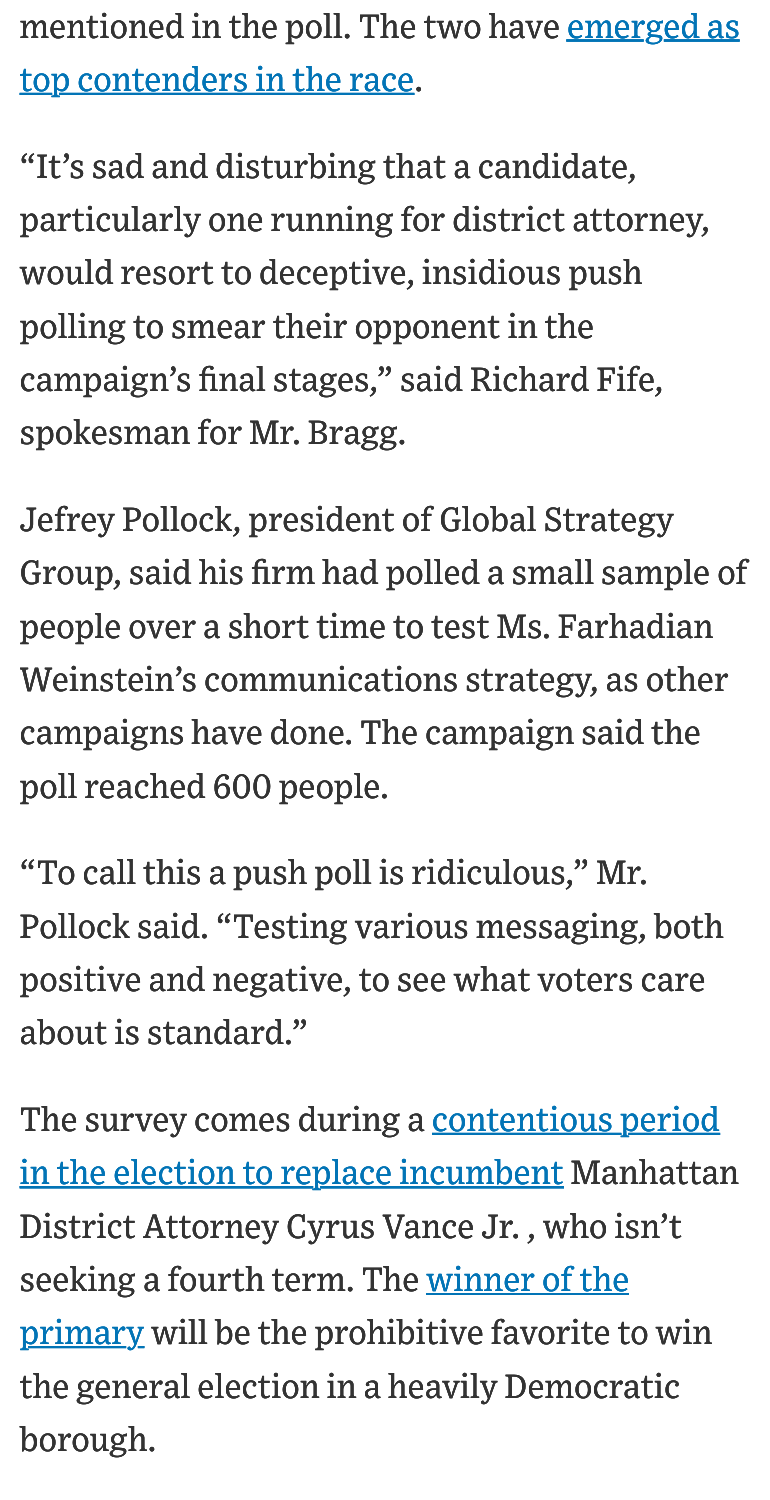The Wall Street Journal viewed screenshots of the poll's online surveys.

The poll started by asking which of the eight candidates the voter favors, then narrowed to Ms. Farhadian Weinstein and Mr. Bragg, offering brief summaries of their experience and accomplishments.

Conducted both by phone and online, the poll

said individuals were "randomly selected" to hear a series of negative statements about Mr. Bragg— and then asked whether each piece of information raised doubts about voting for him.

One question asked whether it was concerning that Mr. Bragg failed to speak out at the time when his boss, former New York Attorney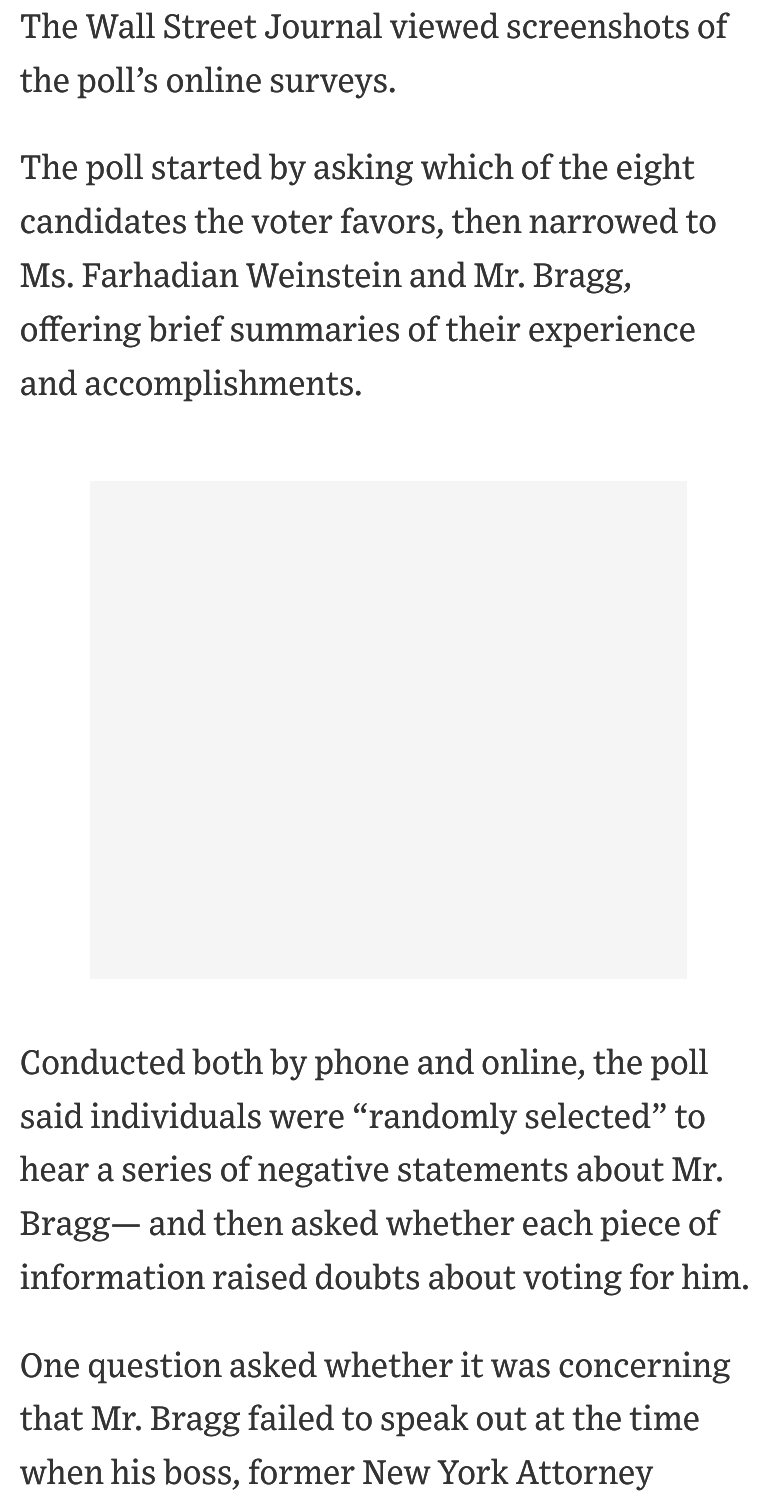General Eric Schneiderman, was—as the poll described it—"disbarred for violently assaulting four women."

[Mr. Schneiderman's law license was suspended](https://www.wsj.com/articles/eric-schneiderman-loses-law-license-for-one-year-11619573054) [for a year earlier this year. He resigned abruptly](https://www.wsj.com/articles/new-york-governor-andrew-cuomo-calls-for-resignation-of-attorney-general-eric-schneiderman-1525741156?mod=article_inline) as the state's top law enforcement officer in May 2018 after publication of a New Yorker article in which several women alleged he physically abused them.

Mr. Bragg, who worked in senior management under Mr. Schneiderman in 2018, says he [condemned Mr. Schneiderman's behavior](https://www.wsj.com/articles/manhattan-district-attorney-candidates-face-off-in-first-debate-11620163327) and encouraged him to resign within hours of the news breaking.

At several points, the survey asked if the voter had changed his or her mind. The poll concluded by asking "regardless of how you plan to vote, what concerns you most about voting for Alvin Bragg?"

Lee Miringoff, a veteran pollster and director of the Marist College Institute for Public Opinion, said the campaign seemed to be testing out messaging.

"They're not trying to measure where the race currently stands as much as how to influence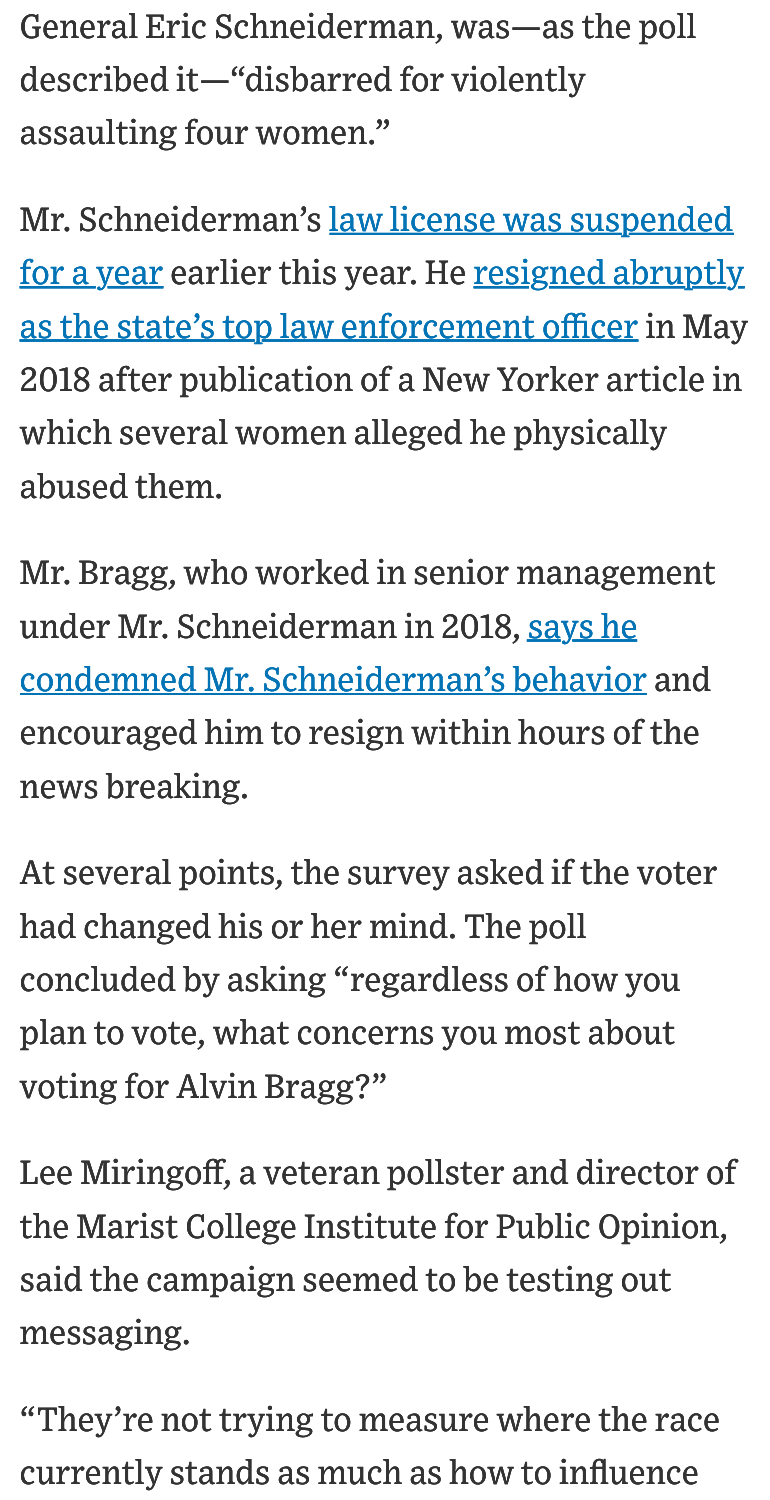## the race and shape it," he said.

Advertisement - Scroll to Continue

Craig Burnett, program director of the Kalikow School Poll at Hofstra University, said the survey doesn't have an obvious scientific value behind it.

"The extremely heavy dose of negative information at the end, and the follow up of 'have you changed your mind now that you know all this stuff,' is the hallmark of a push poll," he said.

Some people said they received the survey via a text message link that identified the polling group as Research Opinions US. A website for Research Opinions, built on a WordPress blog,